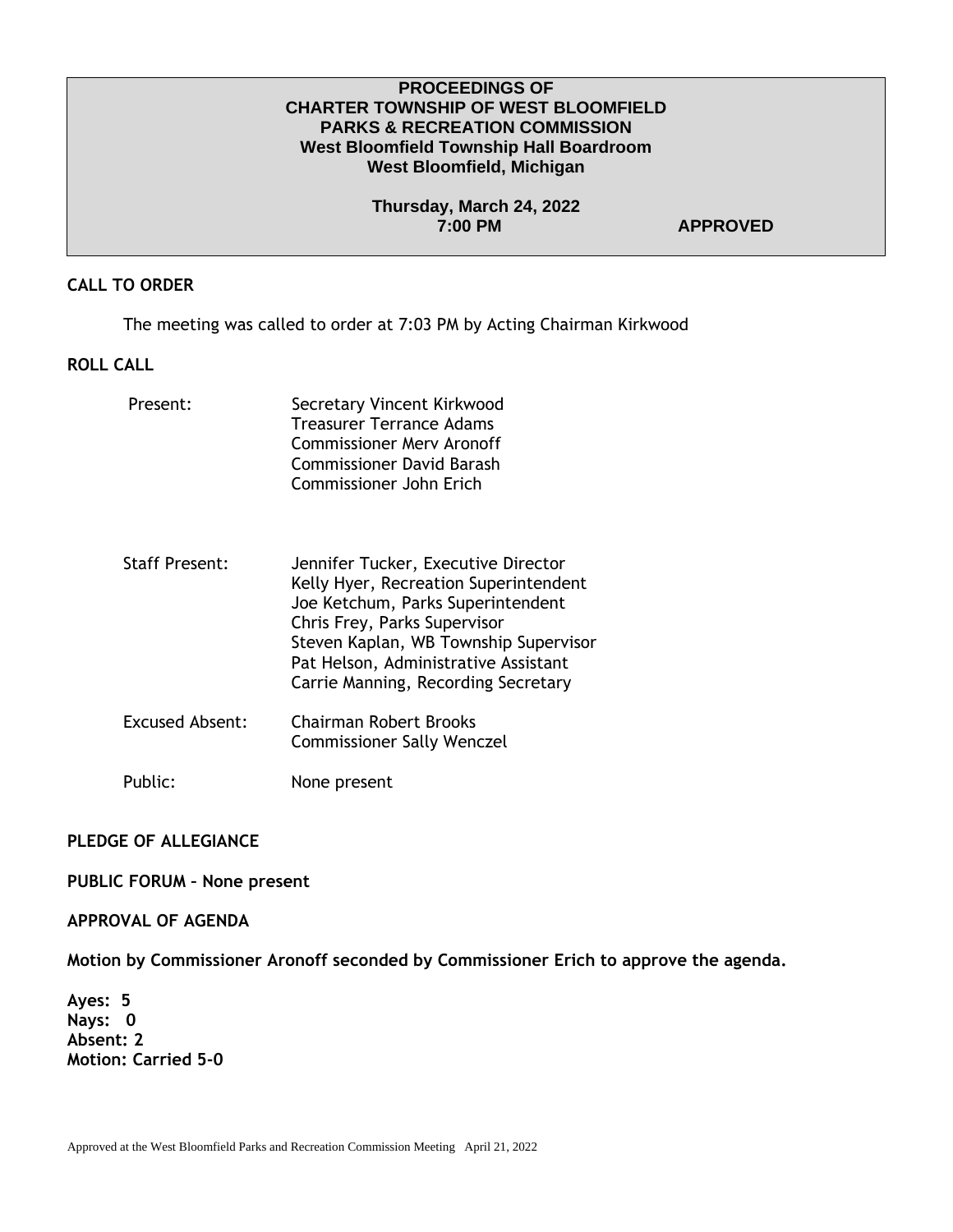# **CONSENT AGENDA**

Items A through F are Consent Agenda matters considered to be routine by the Commission and enacted by one motion unless a member of the Commission wishes to discuss one of the topics.

- A) Approval of Minutes from February 24, 2022.
- B) Approval of February Revenue and Expense Report.
- C) Approval of Prepaid Expenditures in the amount of \$238,910.10.
- D) Approval of Expenditures paid by Check in the amount of \$48,492.46.
- E) Approval of Credit Card Refunds totaling \$1,804.00 for the month of February 2022.
- F) Receipt of the February Cash Balance.

**Motion by Commissioner Adams seconded by Commissioner Aronoff to approve items A through F on the Consent Agenda.**

**Ayes: 5 Nays: 0 Absent: 2 Motion Carried: 5-0** 

### **ITEMS FROM THE TOWNSHIP LIAISION**

Township Supervisor Kaplan read a letter of appreciation from a resident, Dennis, regarding a recent emergency that occurred at his home. EMS arrived within three minutes of calling 911 Emergency and persuaded his wife to be hospitalized. The resident was very appreciative of their commitment. Supervisor Kaplan also informed the Commission about West Bloomfield being named a 4-star community inclusive of town, board, library, and parks by a study comparing taxation & property values with the services offered.

**PUBLIC HEARING**- At 7:13pm, a public hearing convened regarding the WBPRC Drake Sports Park Accessible Playground and Restroom Michigan Trust Fund Grant application.

Executive Director Tucker presented the resolution, outlined by Superintendent Ketchum. Superintendent Ketchum added public comments regarding two things about this playground. The intent is to make this a universally accessible and ADA compliant facility. In this process we hope to interview some people from within the ADA community and offer them opportunity for input, especially when we get it to the design phase. The intent is to reach out to the public and have a meeting as to the accessibility of this public playground and bathroom facility. We have had public input during the Master Plan process and this facility was brought up during that meeting, emphasizing the playground and the bathrooms. Additionally, when we do get to the design phase, we will have another public forum meeting to ask for more public input. The emphasis of this facility is to provide accessibility to the playground and to the bathrooms and more importantly, more safety. Currently you must cross the parking area to get to the bathrooms and this will alleviate that safety issue. The current playground is 22 years old and in need of repair and updating. The public hearing was closed at 7:18pm

Acting Secretary David Barash read the resolution into public record.

Whereas, the West Bloomfield Parks and Recreation Commission supports the submission of an application titled Drake Sports Park Accessible Playground and Restrooms to the Department of Natural Resources Development Grant for development of an accessible playground and restroom facilities at Drake Sports Park and whereas, the proposed application is supported by the community's five year approved Parks and Recreation plan and whereas, West Bloomfield Parks and Recreation is hereby making a financial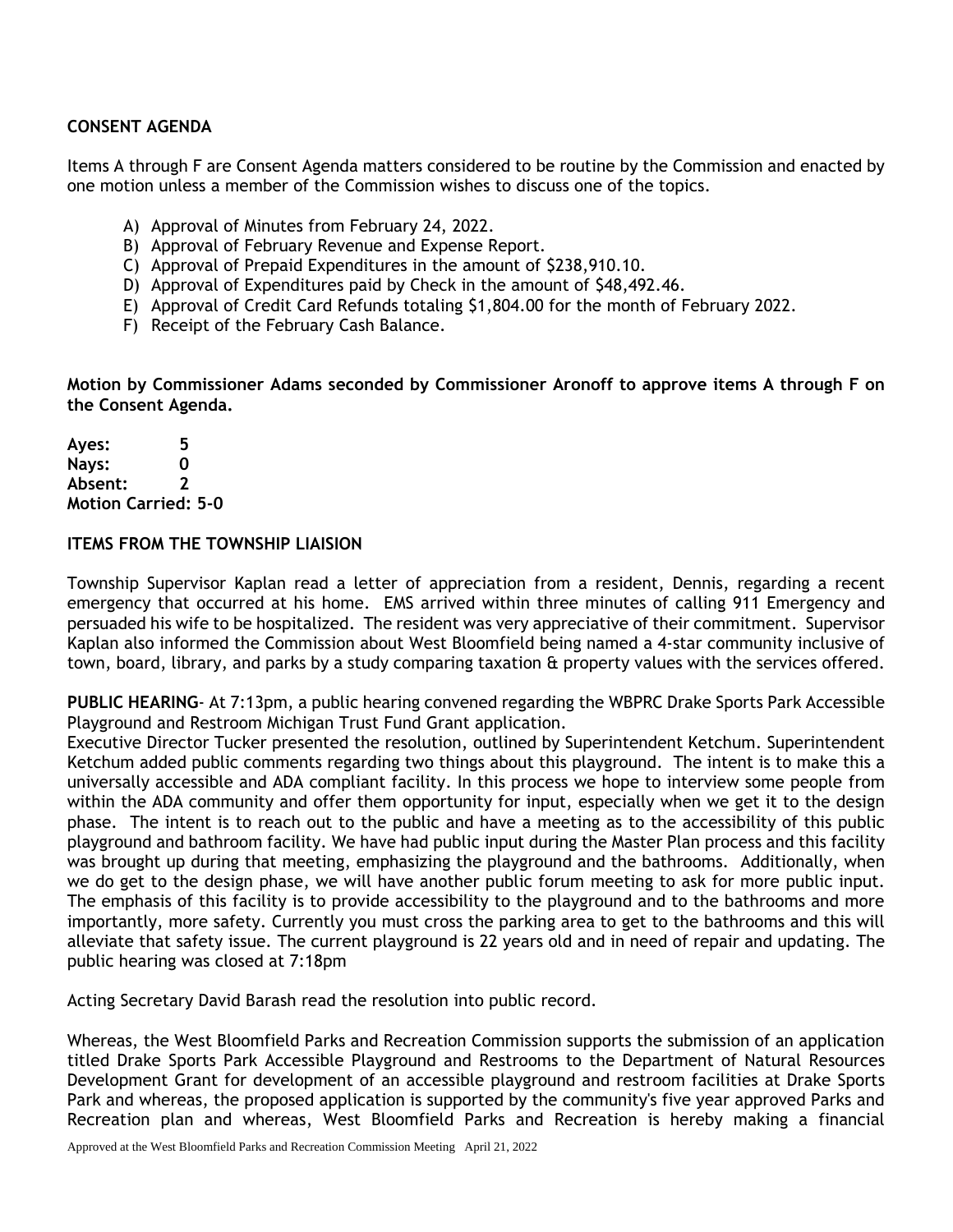commitment to the project in the amount of \$1,000,000 matching funds, in cash and or/force account and now, therefore, be it resolved that the West Bloomfield Township Parks and Recreation Commission, hereby authorizes submission of a Department of Natural Resources Development Grant application for \$300,000 and further resolves to make available its financial obligation amount of \$1,000,000 ( 333% ) of a total of \$1,313,765.70 project cost during the 2023-2024 fiscal year.

**Motion by Commissioner Erich seconded by Commissioner Barash to approve.**

**Ayes: 5 Nays: 0 Absent: 2 Motion Carried: 5-0** 

# **STAFF REPORT**

Executive Director Tucker, Superintendent Hyer and Superintendent Ketchum provided a Staff Report to the Commission.

Executive director Tucker provided an update on the relaxed mask mandate which has been eased for staff and patrons however masks are still to be worn on the buses. There was a meeting on March 10th regarding the Recreation Activity Center needs and assessment update to inform the Commission as to where the project is and heading. The mParks Conference was held in Traverse City in which several of the staff participated and also presented. Several awards have been awarded to the WBPRC. Lily Pad Springs won the mParks Park Design Award, Brittany Trout won the mParks New Professional award, we also received the Golden Wrench award for the wet/dry vacuum innovation and the Innovative Recreation Award for the Stuffed Animal Sleepover. Superintendent Hyer welcomed a new nature intern and gave updated attendee numbers for Connect. Photos and information were provided as to attendance and participation for the Black History Month events. All events were well attended and received much positive feedback from the community as well as local television coverage. The St. Patrick's Day luncheon was packed full of participants. Weather was uncooperative with planned Snow-Shoeing activities. Upcoming activities include the Spring Fling at Marshbank Park, and Earth Day activities planned at the recreation activities center. Superintendent Ketchum reported on off season deliveries of safety surface for playgrounds and mulch. Fire safety equipment was inspected during the month of February. Wood Duck Box maintenance was done while the ponds were frozen. Boxes were repaired and new ones installed. Staff attended the GLPTI (Great Lakes Parks Training Institute) where attendees took classes and received re-certifications. Lily Pad Springs received an award from the GLPTI. Two new part-time bus drivers were hired. Executive Director Tucker and Superintendents Hyer and Ketchum emphasized the need to hire seasonal help and are asking the high school and the community to spread the word for young adults sixteen and over.

# **ITEMS FROM THE OFFICERS**

# **A. Items from the Chairperson**

Acting Chairman Kirkwood mentioned the Diversity Task Force and upcoming meetings and planning future events.

# **B. Items from the Secretary**

Acting Secretary Barash complimented all the staff on all the awards and thanked them for all their dedication.

# **B. Items from the Treasurer**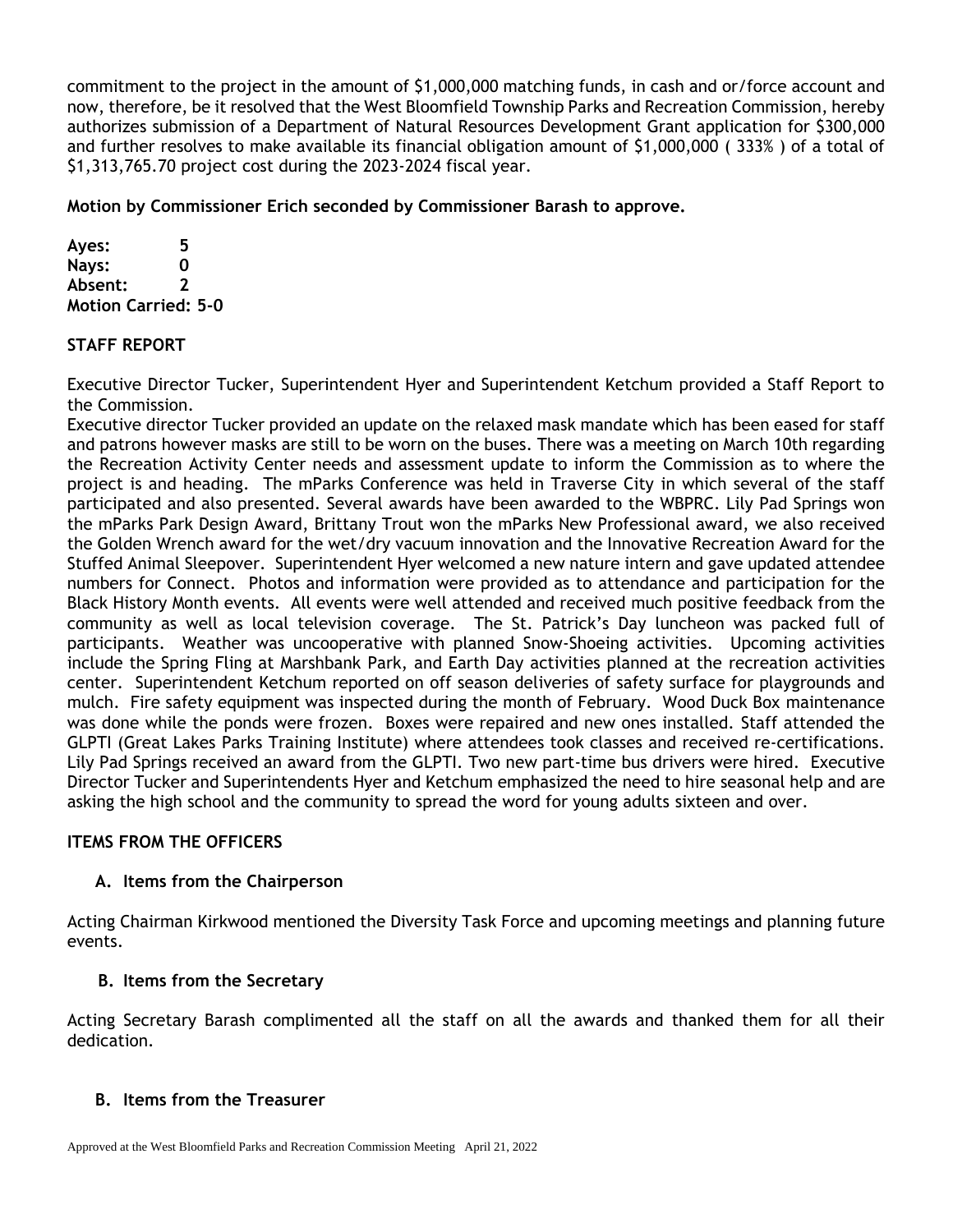Treasurer Adams attended the St. Pat's event at Connect and commented that it was a very lively event.

## **COMMITTEE REPORTS**

#### **Executive: Provided by Acting Chairman Kirkwood**

Acting Chairman Kirkwood stated they met on March 10, 2022. Present were himself, Chairman Brooks, Commissioner Adams, and Executive Director Tucker. They discussed the agenda for tonight's meeting, had a COVID-19 update regarding masking no longer being required. A list of projects were updated, including the Schulak Agreement, Connect Lease, open personnel decisions, several financial items and grant applications. Their next scheduled meeting is April 7, 2022.

#### **Finance: Report from Treasurer Adams**

Treasurer Adams indicated the Finance Committee met prior to tonight's meeting, March 24, 2022. Present were himself, Commissioner Aronoff, Commissioner Barash, Executive Director Tucker and Finance Manager, Ruth Lyons. The Committee discussed budget to spend YTD through February, reviewed February invoices and vouchers as well as a review of Commission Meeting items. The Committee was also provided data for revenues from property taxes, recreation programs income as well as other sources of income. The next meeting is scheduled on April 21, 2022, prior to the regular Commission meeting

### **Strategic Plan Committee Report: Commissioner Erich**

Commissioner Erich indicated the Committee met March 23, 2022, to discuss the proposed lease purchase agreement of the Schulak Farm property. It's their recommendation that negotiations would be delayed at this time until the situation with the Connect lease is resolved. The space could be utilized for staffing on a temporary basis.

#### **NEW BUSINESS**

**A. Consideration to approve the contract to complete the Drake Sports Park parking lot project.** Superintendent Ketchum reported that sealed bids were requested from four qualified asphalt companies. Three bids were received. After analysis of the bids and project by Nowak Fraus Engineers, the recommendation is to award the bid to T&M Asphalt Paving Inc. The park will be closed for 2-3 weeks only while work on the entrance to the park is done. The park will remain open for the remainder of the project. Commissioner Barash questioned the difference of contractors from the different phases and if this was going to affect the quality of the project. Superintendent Ketchum confirmed that T&M Asphalt agreed to use the same materials as the previous phases with no impact to the cost.

**Motion by Commissioner Aronoff second by Commissioner Erich to approve the bid for a phase 3 Drake Sports Park Parking lot restoration bid to T & M Asphalt Paving Inc. for the amount of \$977,810.**

**Ayes: 5 Nays: 0 Absent: 2 Motion Carried 5-0**

### **B. Consideration to approve the language for the Renewal and Restore of General Millage of .2435 mills that expires in 2023 (Commonly known as the "General Millage").**